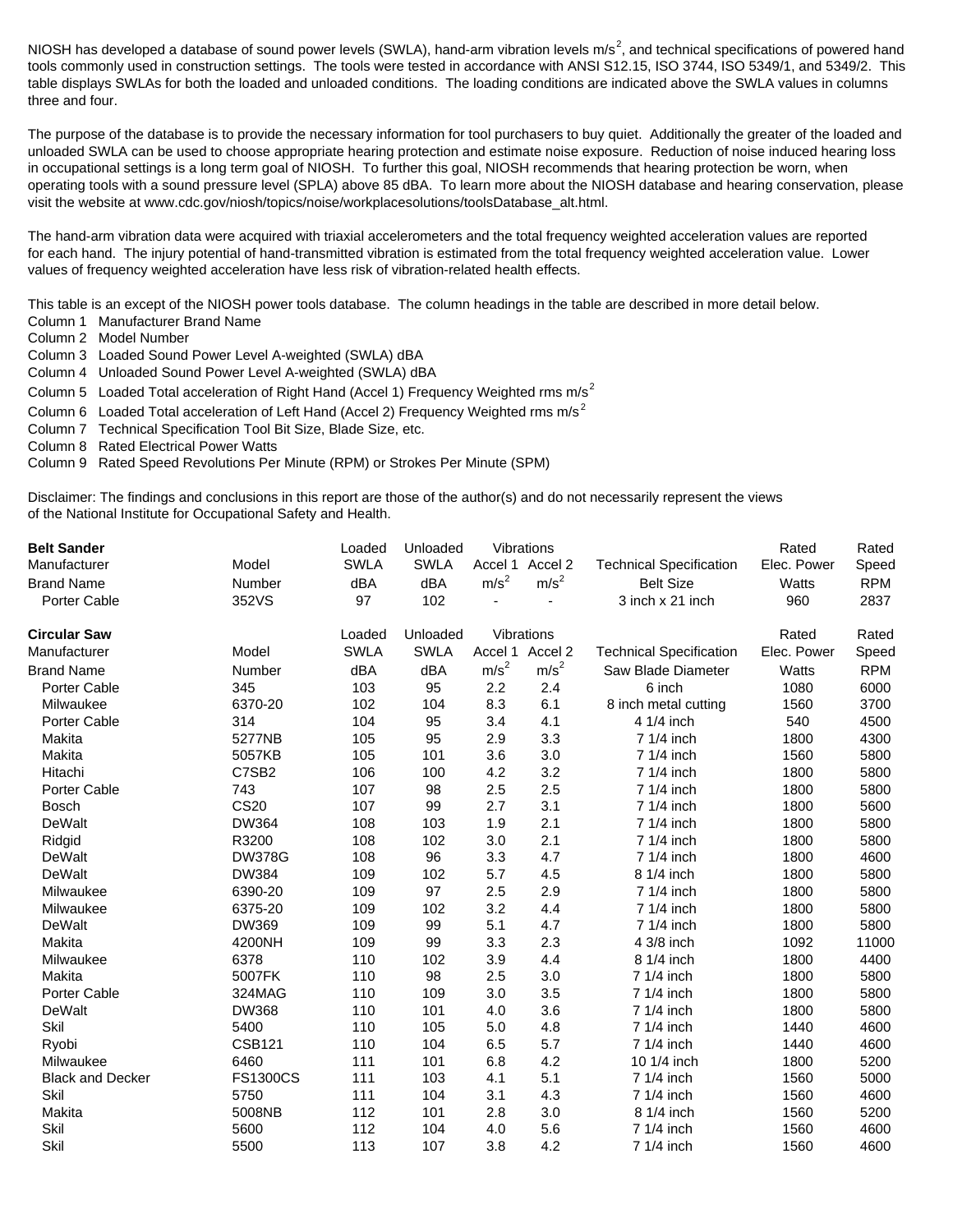| <b>Drill</b>                    |                    | Loaded      | Unloaded    |                          | Vibrations       |                                | Rated       | Rated                    |
|---------------------------------|--------------------|-------------|-------------|--------------------------|------------------|--------------------------------|-------------|--------------------------|
| Manufacturer                    | Model              | <b>SWLA</b> | <b>SWLA</b> | Accel 1                  | Accel 2          | <b>Technical Specification</b> | Elec. Power | Speed                    |
| <b>Brand Name</b>               | Number             | dBA         | dBA         | m/s <sup>2</sup>         | m/s <sup>2</sup> | <b>Chuck Size</b>              | Watts       | <b>RPM</b>               |
| Milwaukee                       | 0302-20            | 91          | 90          | 2.7                      | 4.5              | $1/2$ inch                     | 960         | 850                      |
| Milwaukee                       | 0299-20            | 91          | 91          | 3.0                      | 4.3              | $1/2$ inch                     | 960         | 850                      |
| Milwaukee                       | 0300-20            | 91          | 90          | 3.5                      | 5.0              | $1/2$ inch                     | 960         | 850                      |
| Makita                          | 6303H              | 91          | 89          | 4.9                      | 5.2              | $1/2$ inch                     | 780         | 850                      |
| Hitachi                         | D <sub>10</sub> VH | 91          | 90          | 3.8                      | 5.6              | 3/8 inch                       | 680         | 2500                     |
| Makita                          | 6408               | 87          | 91          | 5.8                      | 13.3             | 3/8 inch                       | 588         | 2500                     |
| Hitachi                         | D13VF              | 92          | 92          | 2.9                      | 3.5              | $1/2$ inch                     | 1020        | 850                      |
| <b>Global Machinery Company</b> | RAD45KUL           | 92          | 91          | 8.0                      | 6.5              | 3/8 inch                       | 630         | 1600                     |
| DeWalt                          | <b>DW235G</b>      | 93          | 91          | 3.5                      | 6.2              | $1/2$ inch                     | 936         | 850                      |
| <b>Black and Decker</b>         | <b>DR211</b>       | 92          | 93          | 3.2                      | 4.6              | 3/8 inch                       | 600         | 1350                     |
| DeWalt                          | <b>DW130</b>       | 94          | 93          | 2.2                      | 1.9              | $1/2$ inch                     | 840         | 450                      |
| <b>Black and Decker</b>         | <b>DR501</b>       | 93          | 94          | 1.8                      | 3.8              | $1/2$ inch                     | 720         | 750                      |
| Milwaukee                       | 0375-1             | 93          | 95          | 3.2                      | 3.3              | 3/8 inch                       | 420         | 1300                     |
| Skil                            | 6265               | 94          | 98          | 3.1                      | 5.6              | 3/8 inch                       | 600         | 1700                     |
| Grinder                         |                    | Loaded      | Unloaded    |                          | Vibrations       |                                | Rated       | Rated                    |
| Manufacturer                    | Model              | <b>SWLA</b> | <b>SWLA</b> | Accel 1                  | Accel 2          | <b>Technical Specification</b> | Elec. Power | Speed                    |
| <b>Brand Name</b>               | Number             | dBA         | dBA         | m/s <sup>2</sup>         | m/s <sup>2</sup> | <b>Grinder Wheel Size</b>      | Watts       | <b>RPM</b>               |
| Ryobi                           | AG401              | 95          | 93          | 2.5                      | 7.4              | 4 inch                         | 528         | 11000                    |
| Ryobi                           | AG451              | 97          | 91          | 5.2                      | 11.9             | 4 1/2 inch                     | 660         | 11000                    |
| Hitachi                         | G12SR2             | 97          | 94          | 6.7                      | 14.4             | 4 1/2 inch                     | 580         | 11000                    |
| Ridgid                          | R1000              | 98          | 96          | 5.6                      | 21.7             | 4 1/2 inch                     | 960         | 10000                    |
| Milwaukee                       | 6148-6             | 99          | 98          | 6.5                      | 10.5             | 4 1/2 inch                     | 1020        | 10000                    |
| DeWalt                          | DW402              | 98          | 99          | 10.8                     | 22.8             | 4 1/2 inch                     | 900         | 10000                    |
| <b>Bosch</b>                    | 1700A              | 99          | 96          | 4.5                      | 11.6             | 4 1/2 inch                     | 840         | 11000                    |
| Hitachi                         | G18MR              | 100         | 98          | 7.5                      | 16.7             | 7 inch                         | 1700        | 6000                     |
| McCulloch                       | MG832500           | 100         | 97          | 4.7                      | 14.4             | 5 inch                         | 900         | 10000                    |
| Milwaukee                       | 6154-20            | 101         | 99          | 19.4                     | 23.4             | 4 1/2 inch                     | 1440        | 11000                    |
| Hitachi                         | G12SE2             | 101         | 94          | 5.3                      | 10.2             | 4 1/2 inch                     | 1080        | 10000                    |
| DeWalt                          | <b>DW818</b>       | 100         | 101         | 8.4                      | 14.3             | 4 1/2 inch                     | 936         | 11000                    |
| <b>Bosch</b>                    | 1700               | 101         | 97          | 5.1                      | 13.0             | 4 1/2 inch                     | 840         | 11000                    |
| Makita                          | 9527NB             | 101         | 97          | 7.1                      | 22.5             | 4 1/2 inch                     | 552         | 10000                    |
|                                 |                    |             |             |                          |                  |                                |             |                          |
| DeWalt                          | DW400              | 102         | 98<br>98    | 11.0                     | 17.3             | 4 1/2 inch                     | 600         | 10000                    |
| Milwaukee                       | 6156-20            | 103         |             | 14.2                     | 21.5             | 5 inch<br>4 1/2 inch           | 1440        | 11000                    |
| Porter Cable                    | 7430               | 98          | 103         | 8.3                      | 19.7             |                                | 720         | 10000                    |
| <b>Bosch</b>                    | 1752G7             | 107         | 102         | 9.7                      | 16.3             | 7 inch                         | 1800        | 6000                     |
| <b>Hammer Drill</b>             |                    | Loaded      | Unloaded    |                          | Vibrations       |                                | Rated       | Rated                    |
| Manufacturer                    | Model              | <b>SWLA</b> | <b>SWLA</b> |                          | Accel 1 Accel 2  | <b>Technical Specification</b> | Elec. Power | Speed                    |
| <b>Brand Name</b>               | Number             | dBA         | dBA         | m/s <sup>2</sup>         | m/s <sup>2</sup> | <b>Chuck Size</b>              | Watts       | <b>RPM</b>               |
| Hitachi                         | DH24PE             | 101         | 95          | 41.2                     | 27.2             | 7/8 inch                       | 620         | 1350                     |
| DeWalt                          | D25103             | 102         | 89          |                          | ÷,               | 1 inch                         | 900         | 1100                     |
| Bosch                           | 11224VSR           | 102         | 93          |                          |                  | 7/8 inch                       | 828         | 1100                     |
| DeWalt                          | <b>DW505</b>       | 103         | 91          |                          |                  | $1/2$ inch                     | 936         | 2700                     |
| Bosch                           | 11236VS            | 104         | 95          |                          |                  | 1 1/8 inch                     | 900         | 850                      |
| <b>Black and Decker</b>         | <b>FS6000HD</b>    | 104         | 89          |                          |                  | $1/2$ inch                     | 720         | 2750                     |
| <b>Black and Decker</b>         | DR601              | 105         | 94          |                          |                  | $1/2$ inch                     | 720         | 900                      |
| Makita                          | HP1501             | 105         | 92          |                          |                  | 9/16 inch                      | 600         | 2800                     |
| Hitachi                         | FDV16VB2           | 106         | 90          |                          |                  | $1/2$ inch                     | 550         | 2900                     |
| <b>Bosch</b>                    | <b>1194AVSR</b>    | 106         | 96          |                          |                  | $1/2$ inch                     | 960         | 2600                     |
| <b>Bosch</b>                    | 1199VSR            | 107         | 97          |                          |                  | 3/8 inch                       | 1020        | 3000                     |
| Bosch                           | 11235EVS           | 116         | 94          |                          |                  | 1 3/4 inch                     | 1560        |                          |
| <b>Impact Wrench</b>            |                    | Loaded      | Unloaded    |                          | Vibrations       |                                | Rated       | Rated                    |
| Manufacturer                    | Model              | <b>SWLA</b> | <b>SWLA</b> |                          | Accel 1 Accel 2  | <b>Technical Specification</b> | Elec. Power | Speed                    |
| <b>Brand Name</b>               | Number             | dBA         | dBA         | m/s <sup>2</sup>         | m/s <sup>2</sup> | Output Shaft Size              | Watts       | <b>RPM</b>               |
| DeWalt                          | <b>DW290</b>       | 107         | 91          | $\overline{\phantom{0}}$ |                  | $1/2$ inch                     | 900         | $\overline{\phantom{a}}$ |